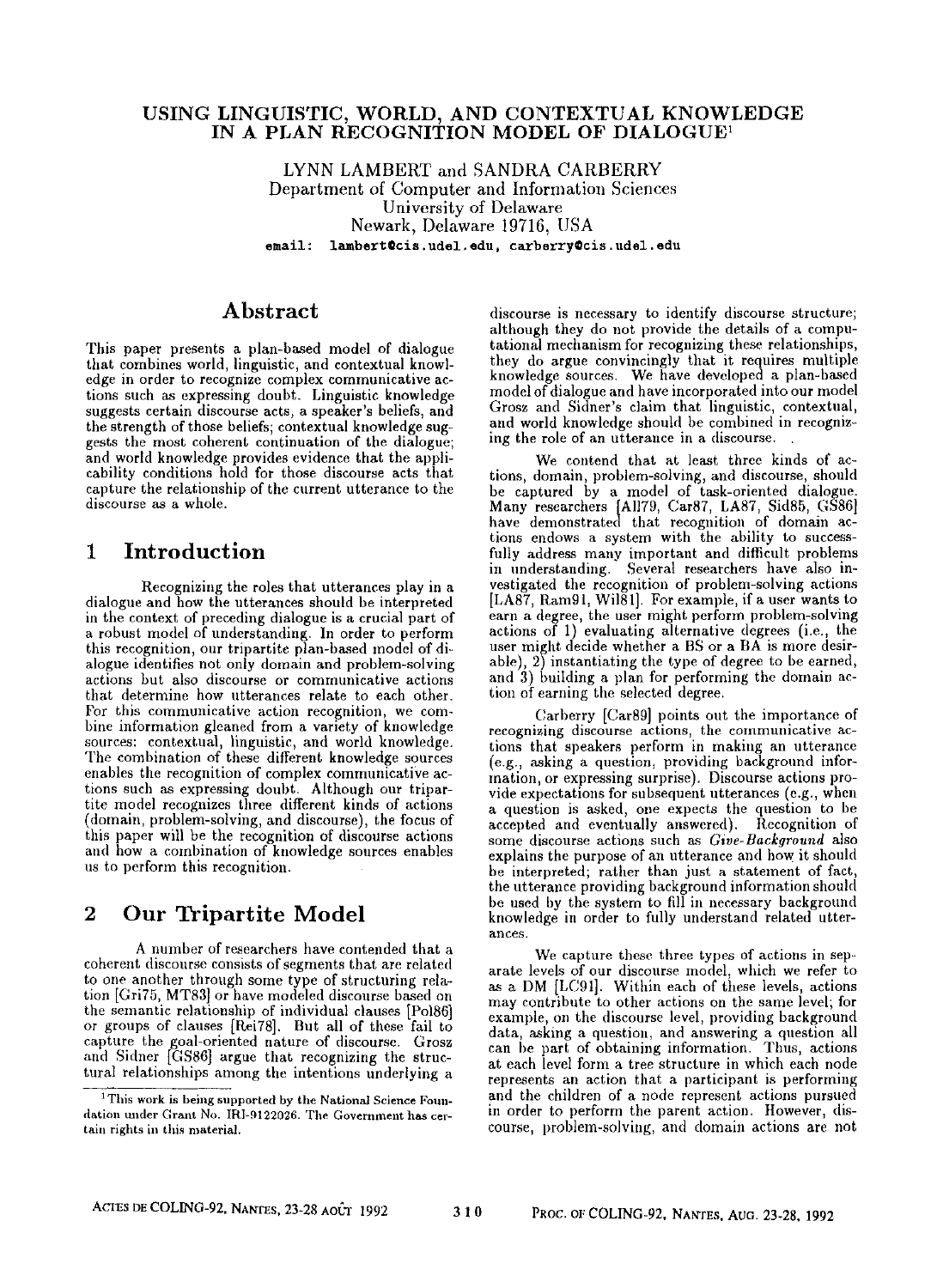

Figure 1: Dialogue Model for two utterances

completely independent of one another; discourse actions may be executed in order to obtain the information necessary for performing a problem-solving action and problem-solving actions may be executed in order to construct a domain plan. Our model captures this interaction by allowing links between the actions at adjacent levels. Figure I contains a sample DM derived from two utterances, and section 3 describes how the DM in Figure 1 is constructed.

#### Different Kinds of Knowledge 3

The following dialogue will be used to demonstrate why our system needs world, contextual, and linguistic knowledge, and to show how the combination of these different knowledge sources enables the system to recognize implicit acceptance of previously communicated propositions and to identify the role of utterances that cannot be determined from one or two knowledge sources alone. The system is playing the role of  $S2$ .

- $(1)$  $S1$ : Who is teaching CS360?
- $(2)$  $S2:$ Dr. Smith is teaching CS360.
- $(3)$  $S1:$ But isn't CS360 an undergrad course?
- 82.  $(4)$ Yes.
- $(5)$ Dr. Smith teaches graduate and undergrad courses.
- $(6)$  $St:$ Who handles the CS360 lab?

#### $3.1$ World Knowledge

In order to recognize how actions are intended to contribute to other actions, our system needs knowledge about how to perform actions. This world knowledge is provided in the form of a library of discourse, problem-solving, and domain recipes [Pol90]. Our representation of a recipe includes a header giving the name of the recipe and the action that it accomplishes. preconditions, applicability conditions, constraints, a body, effects, and a goal. Applicability conditions represent conditions that must be satisfied in order for the recipe to be reasonable to apply in the given situation whereas constraints limit the allowable instantiation of variables in each of the components of a recipe [LA87, Car87]. Figure 2 contains a sample discourse recipe.

Given the semantic representation of a new utterance, the system must assimilate the utterance and produce an updated dialogue model (DM). Plan inference rules [All79] and constraint satisfaction [LA87, Car87] suggest chains of higher level actions that an utterance may be part of, and focusing heuristics [Car87, Sid81] order these inference paths according to coherence. For example, the semantic representation of  $(1)$  is:

#### Surface-WH-Question(S1, S2, fac, Teaches(fac,  $CS36011$

From this surface question, plan inference rules suggest that (1) is executing a Request action and that this Request action is part of an Ask-Ref action which in turn is part of an Obtain-Info-Ref action since each of these actions is part of the body of a recipe that performs the higher level action. As the system infers these actions, the system also tentatively ascribes certain beliefs that must hold in order for the agent to be pursuing these discourse actions. For example, in order for (1) to be part of an Obtain-Info-Ref action, SI must not know the answer to the question; if SI knew who was teaching CS360, this utterance might be part of a Test-Listener action instead. These requisite beliefs are captured in the applicability conditions of discourse recipes. As the system infers actions, it must be plausible that the applicability conditions are

 $311$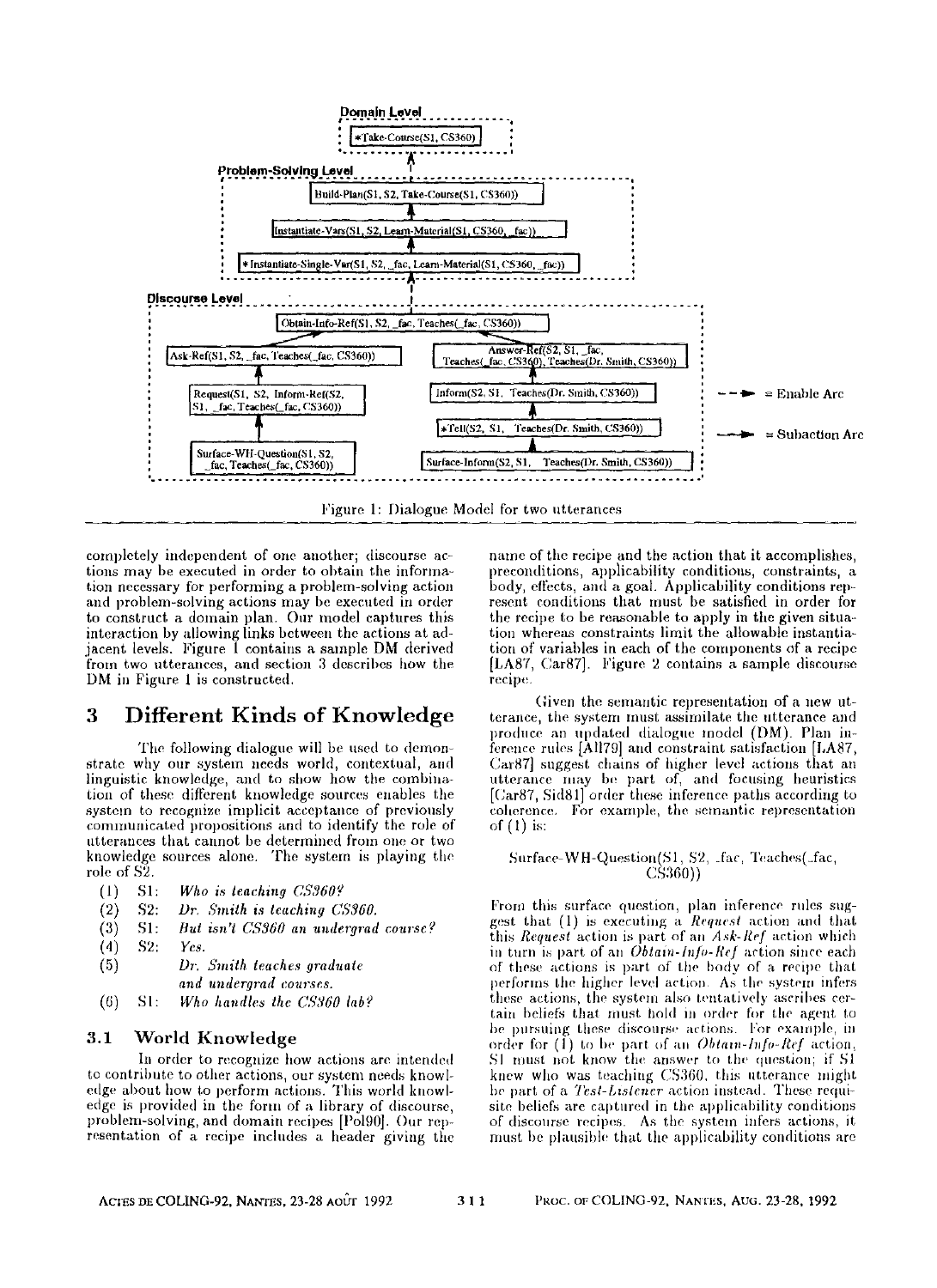|           | Discourse Recipe-C1: {_agent1 expresses doubt to _agent2 about _prop1 because _agent1 believes _prop2 to be true} |
|-----------|-------------------------------------------------------------------------------------------------------------------|
| Action:   | Express-Doubt(_agent1, _agent2, _prop1, _prop2, _rule)                                                            |
| App Cond: | believe(_agent1, _prop2)                                                                                          |
|           | believe(_agent1, believe(_agent2, _prop1))                                                                        |
|           | believe(_agent1, _rule)                                                                                           |
|           | believe(_agent1, ((_prop2 $\land$ _rule) $\Rightarrow \neg$ _prop1))                                              |
|           | in-focus(_prop1)                                                                                                  |
| Body:     | Convey-Uncertain-Belief(.agent1, .agent2, .prop2)                                                                 |
|           | Address-Q-Acceptance(_agent2, _agent1, _prop2)                                                                    |
| Effects:  | believe(_agent2, -believe(_agent1, _prop1))                                                                       |
|           | believe(_agent2, want(_agent1, Resolve-Conflict(_agent2, _agent1, _prop1, _prop2)))                               |
| Goal:     | want(_agent2, Resolve-Conflict(_agent2, _agent1, _prop1, _prop2))                                                 |
|           | Figure 2: Sample Discourse Recipe                                                                                 |

satisfied; otherwise, the inference is rejected.

So, another part of our system's world knowledge is a model of the speaker's beliefs. Since our investigation of naturally occurring dialogues indicates that people express shades of belief in propositions and expect others to recognize these beliefs, we maintain a multi-strength model of beliefs to represent an agent's varying degrees of belief in a proposition, ranging from having no idea whether a proposition is true (or false), to being certain that a proposition is true (or false). We also maintain a model of a stereotypical user whose beliefs may be attributed to the speaker as appropriate during the course of the conversation.

After the system has inferred actions on the discourse level, it must identify how these relate to problem-solving and domain actions. This is accomplished by chaining between actions on adjacent levels of the DM. For example, once the system infers that (1) contributes to an *Obtain-lnfo-Ref* action on the discourse level, plan inference rules suggest that S1 wants the goal of the *Obtain-lnfo-Ref* action, namely knowref(S1, \_fac, teaches(\_fac, CS360)). Since knowing possible fillers for a parameter is a precondition to instantiating that parameter, the system infers that S1 wants to know who is teaching CS360 in order to instantiate the instructor parameter in an action to learn the material for that course; that is, the system infers that S1 wants *lnstantiate-Single-Var(S1, \$2, \_fac, Learn-Material(S1, CS360, \_fac)).* Since instautiating one parameter in an action is part of a plan to instantiate all of the parameters in that action, the system infers that St wants *lnslanlialc-Vars(S1, \$2, Learn-Matenal(Sl, CS360, \_fac)),* and since this latter action is part of a recipe for building a plan, the system then infers the problem-solving action, *Build-Plan(S1, \$2, Take-Course(S1, CS360)).* These instantiate-Single-Var, lnstantiate-Vars, and Build-Plan actions are entered into the problem-solving level of the DM. Building a plan to perform some domain action is a precondition to doing that action (assuming agents are acting intentionally), so the system infers that Sl wants *Take-Course(Sl, CS360),* and this domain action is entered into the domain level of the DM.

Once the system has assimilated an utterance into the DM, it must update its belief model for the speaker to reflect the beliefs that were tentatively ascribed to the speaker during the plan inference process. These beliefs can then be used in understanding subsequent utterances.

#### **3.2** Contextual Knowledge

Each new utterance must be interpreted with respect to the existing dialogue context [GS86, Car87]. This process requires contextual knowledge, which our system captures with the use of the DM, a focus of attention which designates the most salient action on each level of the DM, and focusing heuristics which suggest the most coherent continuation of the dialogue. For example, on the discourse level, utterances that contribute to the currently focused action are more expected, and thus more coherent, than utterances that contribute to an ancestor that is further removed from the focus of attention. This contextual knowledge creates expectations that help determine how to interpret new utterances. For example, after a question is asked, the context suggests that acceptance of the question will be pursued (i.e., the listener will ensure that the question is understood, justified, and answerable); then it is expected that the question will be answered.

Because our system does not yet include a planner, we incorporate S2's utterances into the DM in the same way as Sl's have been. So, continuing with our example dialogue, we express the semantic representation of (2) as:

Surface-Inform(S2, S1, Teaches(Dr. Smith, CS360))

Plan inference rules suggest that the surface inform might be part of a *Tell* action which might be part of an *Inform* action<sup>2</sup> which might be part of an *Answer-Ref* action which might in turn be part of an *Obtain-lnfo-Rcf* action since each of these actions is part of the body of a recipe that performs the higher level action. Contextual knowledge is then used to determine how to relate (2) to the previous dialogue. Focusing heuristics suggest that the best interpretation of (2) is that it is part of a plan for performing the *Obtain-lnfo-Ref*  action that was an ancestor of the *Request* action of utterance (1). No new problem-solving or domain actious are inferred.

Figure 1 gives the DM that our system builds from utterances (l) and (2) with the current focus of

**<sup>2</sup>We** differentiate between *telling* a listener some string of words and *informing* a listener of a proposition. In order to inform a listener of some proposition, the listener must first understand the content of the proposition; this is the goal of the *Tell* action. The goal **of the** *ln]orm* action is that the listener believe the communicated proposition.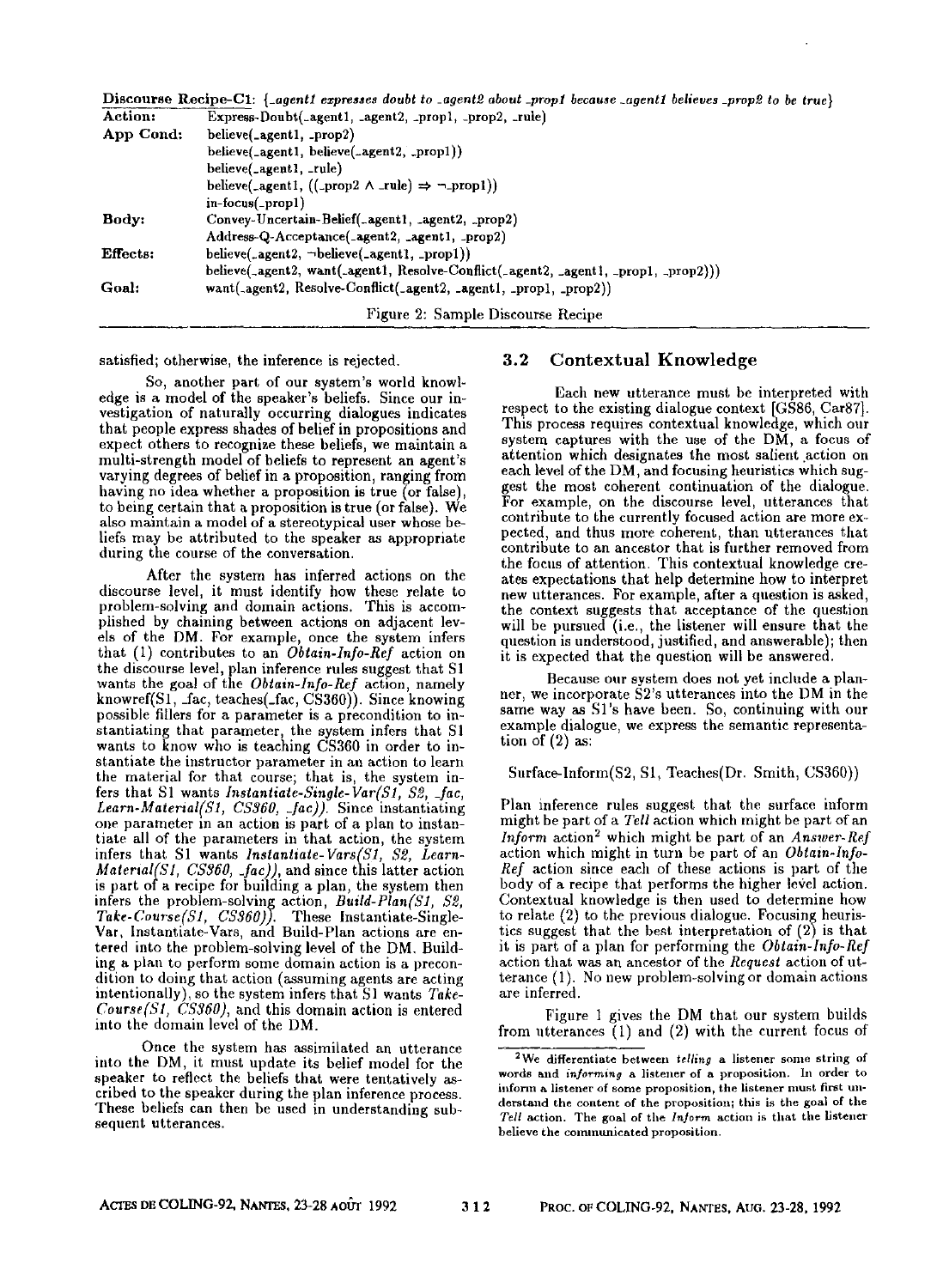attention on each level marked with an asterisk. Thus, we have seen that both world knowledge (consisting of a plan library and beliefs about the speaker's beliefs) and contextual knowledge (consisting of the existing DM, the current focus of attention, and focusing heuristics) are required in order to determine what actions a speaker is performing and how these actions relate to the previous dialogue.

#### 3.3 Linguistic Knowledge

Linguistic knowledge must also be taken into account in recognizing the actions that a speaker is performing. This knowledge inehldes the surface form of an utterance and clue words. The surface form of an utterance is one way that a speaker communicates varying degrees of belief in a proposition. Consider, for example, the following two utterances:

(7) *Is Dr. Smith teaching CS3107* 

(8) *Isn't Dr. Smith teaching CS3107* 

The form of the utterance in (8) indicates an uncertain belief in the proposition that Dr. Smith is teaching CS310; utterance (7), however, conveys only a lack of knowledge about the proposition. Similarly (3) is not merely a Yes/No question; instead, this surface form conveys that S1 *thinks* that CS360 is an undergrad course, but is not certain of it. Our system uses the form of the utterance to recognize the strength of a speaker's beliefs; these beliefs are then used to determine whether the applicability conditions for the suggested discourse actions are satisfied.

The second type of linguistic information that we use is clue words. These linguistic clues often suggest what type of discourse action the speaker might be pursuing $[LA87, Hin89]$ <sup>3</sup> We use these linguistic clues as evidence for discourse actions. For example, utterance (3) contains the clue word "but," which suggests a non-acceptance discourse action. Thus, the linguistic information that our system captures includes knowledge about the surface form of an utterance and about clue words. 4

## **4 Combining Knowledge for**  Discourse Act Recognition

Because there are many ways that an utterance can continue a dialogue and because the correct interpretation is not always the one most strongly suggested by plan chaining and focusing heuristics, evidence from other knowledge sources is needed to identify the intended relationship between an utterance and the existing dialogue context. For example, the interpretation of (3) most strongly suggested by focusing heuristics is that of requesting clarification of (2) in order to nnderstand it. Intuitively, however, (3) seems to be e× pressing doubt at S2's answer, not trying to understand

it. Plan inference rules and focasing heuristics then are not sufficient to determine what role (3) is serving in the discourse. More knowledge is needed from other sources.

Intuitively, for each new utterance that relates to the previous dialogue on the discourse level,  $5$  there is some discourse action that captures this relationship and serves to describe the role of the new utterance with respect to the preceding dialogue. Since many such relationships are plausible (e.g., (3) could be in-terpreted as expressing doubt or as indicating a lack of understanding), we contend that evidence is required for recognizing the discourse action that identifies the correct relationship.

In our model, this discourse action will he an element of an inference path from the utterance to some action in the current tree structure on the discourse level. Furthermore, it will introduce new parameters which must be instantiated based on values from the DM in order for the path to terminate with an action already in the DM. By replacing these new parameters with values from the DM that are not present in the semantic representation of the utterance, wc are hypothesizing a relationship between the new utterance and the existing discourse level of the DM. Thus, this action serves the aforementioned role of capturing how the new utterance relates to the current dialogue context. We will refer to such actions as *e-actions* since we contend that there must be evidence to support the inference of these actions.

For example, suppose that the semantic representation of an utterance such as (8) is

#### Surface-Neg-YN-Question(Sl, \$2, PropA)

and that chaining suggests that the utterance is part of a *Convey-Uncertain.Belief* action which is part of a recipe for the *Express-Doubt* action shown in Figure 2. The parameters **\_agent1, \_agent2, and \_prop2**<br>in the *Express-Doubt* action will be instantiated with the values \$1, \$2, and PropA that appear in the semantic representation of the utterance and propagate during chaining to the *Convey Uncertain-Belief* action and in turn to the *Express-Doubt* action, tlowever, the parameters \_prop1 and \_rule are introduced for the first time in the *Express-Doubt* action and have many plausible instantiations. Continued chaining from the *Express-Doubt* discourse action could eventually lead to an *Inform* action, and we might equate this *Inform*  with an *Inform* that already exists in the DM, thereby interpreting the new utterance as related to this previously identified action. Unifying the *Inform* action on the inference path with an *Inform* action in the DM, and propagating the resultant substitutions back down the inference chain, will result in \_prop1 and \_rule being instantiated based on information from the DM. In particular, \_prop1 will be instantiated with the proposition from the *Inform* action and rule will be constrained to a rule that S1 might think suggests that \_prop2 and \_prop1 are inconsistent.

llowever, it is not enough that these instantiations plausibly satisfy the applicability conditions for the *Express-Doubt* action. For example, consider the following dialogue:

<sup>&</sup>lt;sup>3</sup>The surface form of some utterances may also serve this purpose.

 $4$ The utterance itself in fact contains more information than just clue words, surface form, and propositional content, but our system uses only these three. Part of our future work includes incorporating other linguistic information such as tense.

 $5$  Some utterances, such as  $(1)$  and  $(6)$ , do not relate to previous dialogue on the discourse level.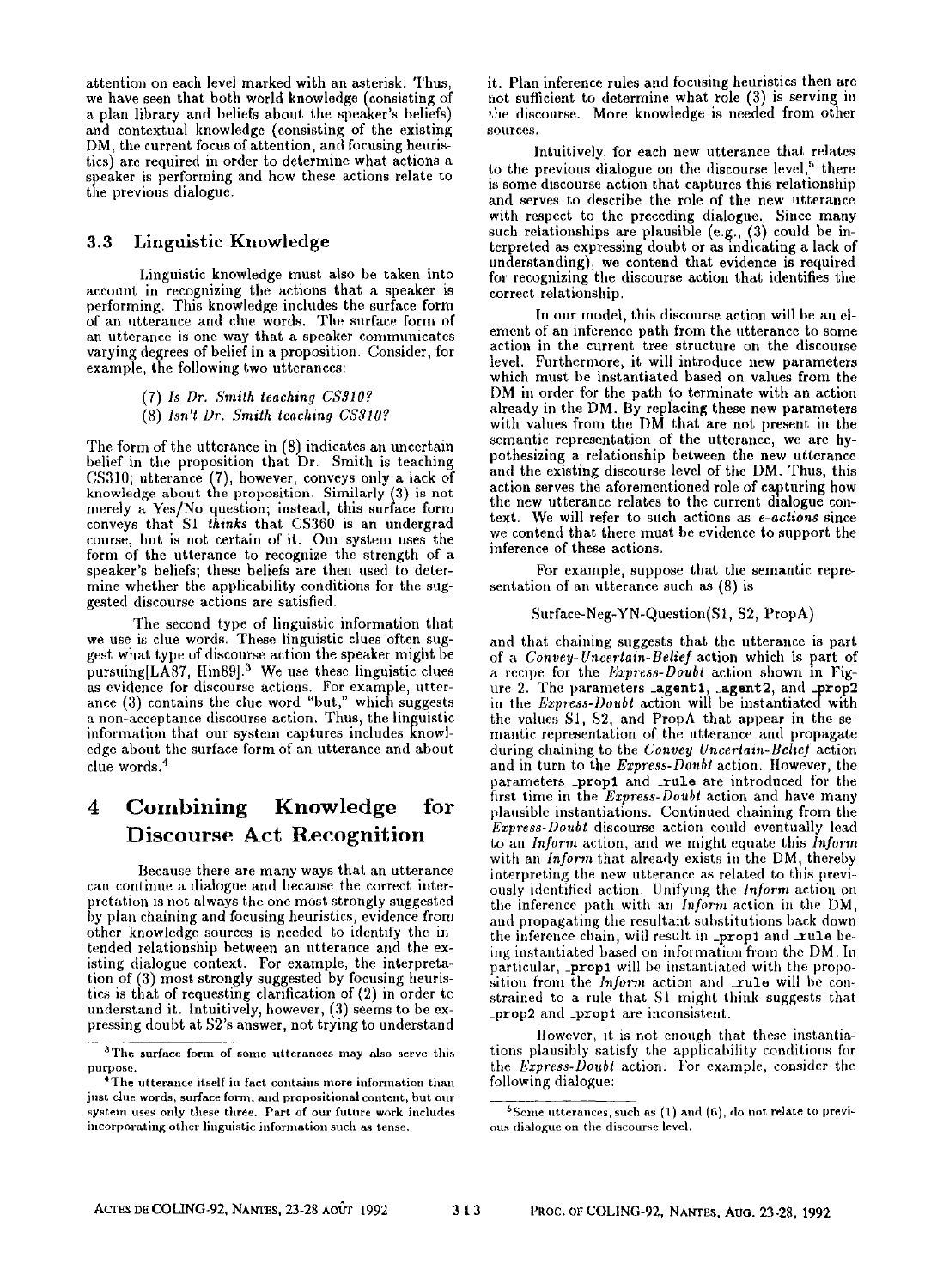- $\begin{array}{r} \text{(9)} \quad \text{S1:} \quad \text{Who is teaching } \text{CS360?} \\ \text{(10)} \quad \text{S2:} \quad \text{Dr.} \quad \text{Smith.} \end{array}$
- ( \$2: *Dr. Smith.*
- (11) SI: *Isn't Dr. Smith lhe professor who won the teaching award last year?*

While it is at least plausible that, in the mind of the speaker, there is a rule which makes winning a teaching award inconsistent with teaching CS360, interpreting (11) as expressing doubt at (10) seems incorrect. Thus, to prevent such erroneous interpretations, we contend that evidence is needed to recognize discourse actions that capture the relationship between a new utterance and the existing dialogue context.

In our recognition algorithm, evidence may take two forms: 1) world knowledge indicating that the applicability conditions for an e-action are satisfied, and 2) linguistic evidence from clue words suggesting a particular discourse action. If the system has evidence that the applicability conditions of an e-action are satisfied, then the system will use the knowledge as evidence that this may be the discourse action that the speaker is pursuing. On the other hand, if there is sufficient linguistic knowledge suggesting a particular discourse action, then these applicability conditions should be attributed to the speaker, as long as they are plausible (i.e., if there is nothing in the system's model of the speaker's beliefs to suggest that the applicability conditions are not satisfied). So, if the clue word *but*  is used, then a non-acceptance discourse action such as expressing doubt should be easier to recognize (i.e., should require less evidence that the applicability conditions hold) than if the clue word is not present.

For example, consider the following, in which there are no clue words in  $(14<sub>a</sub>)$  and  $(14<sub>b</sub>)$ , but  $(14<sub>c</sub>)$ contains the clue word *but.* 

- (12) Sl: *Who is teaching CS3607*
- (13) \$2: *Dr. Smith.*
- (14,) SI: *Isn't Dr. Smith on sabbatical next year?*
- (14b) SI: *Isn't Dr. Smith the professor who won the teaching award last year?*
- (14c) SI: *But isn't Dr. Smith the professor who won the teaching award last year?*

Chaining from  $(14<sub>a</sub>)$  could produce an inference path containing an *Express-Doubt* discourse action. The surface form of  $(14<sub>a</sub>)$  establishes that S1 has an uncertain belief that Dr. Smith is on sabbatical, the first applicability condition for an *Express-Doubt* action (see Figure 2).<sup>6</sup> The effect of the question/answer pair in (12) and (13) is that S1 believes that S2 thinks that Dr. Smith teaches CS360, the second applicability condition in an *Express-Doubt* action. The stereotype module contains the belief that professors on sabbatical do not teach, so the system can ascribe to S1<br>the following belief: ∀x, y (course(y) A professor(x)<br>A on-sabbatical(x)) → ¬teaches(x, y). This belief satisfies tbe third applicability condition (the belief about a rule), and this belief, along with the belief that Dr. Smith is on sabbatical, implies that Dr. Smith is not teaching CS360, the fourth applicability condition. Finally, a check of the DM indicates that the proposition

that Dr. Smith teaches CS360 is in focus, the last applicability condition. Therefore, since there is evidence for the applicability conditions of the *Express-Doubt*  action, and since focusing heuristics suggest that this is a coherent discourse action (although not the most preferred),  $(14<sub>a</sub>)$  is recognized as expressing doubt at S2's answer, that Dr. Smith is teaching CS360.

If the dialogue included  $(14<sub>b</sub>)$  or  $(14<sub>c</sub>)$  instead of  $(14<sub>a</sub>)$ , some of the same evidence would exist. In both  $(14<sub>b</sub>)$  and  $(14<sub>c</sub>)$ , the system believes 1) that S1 believes that Dr. Smith won the teaching award last year (though S1 is not sure of this), 2) that S1 believes that \$2 thinks that Dr. Smith is teaching CS360, and 3) that the proposition that Dr. Smith teaches CS360 is in focus. Thus, some of the applicability conditions for expressing doubt at Dr. Smith teaching CS360 hold. However, the system has no knowledge for the crucial implication that determines how this utterance relates to the preceding dialogue; the system has no evidence that S1 believes that winning a teaching award implies that Dr. Smith is not teaching CS360. Therefore,  $(14<sub>b</sub>)$ is not interpreted as an expression of doubt at the response in (13), and other discourse acts are considered. The presence of the clue word in  $(14<sub>c</sub>)$ , however, strongly suggests an *Express-Doubt* discourse act and thus less evidence is needed to recognize it; that is, the system does not need explicit evidence that S1 holds the requisite beliefs but only needs to be able to plansibly ascribe them to S1. Therefore, since our model can plausibly ascribe to S1 belief in the implication that Dr. Smith winning a teaching award implies that Dr. Smith is not teaching CS360, the system will recognize  $(14_a)$  and  $(14_c)$  as expressions of doubt, using evidence from linguistic knowledge for  $(14<sub>c</sub>)$  and from world knowledge for  $(14<sub>a</sub>)$ .

Thus, we want our system to use linguistic knowledge when present, world knowledge when present, and both when possible. Onr algorithm for processing is the following: from the semantic representation of the utterance, infer sequences of actions (inference paths) using plan inference roles. If the applicability conditions for any of these actions are implausible, reject the inference. For actions which are not e-actions, tentatively ascribe the beliefs in the applicability comlitions. For actions that are e-actions, determine how much evidence is available for the action. If there is more than one e-action for which there is evidence from both linguistic and world knowledge, then choose the inference path closest to the focus of attention for which there is multiple evidence. If linguistic or world evidence is available for more than one e-action, then choose the inference path closest to the focus of attention with this single supporting piece of evidence. If there is no evidence for any e-action, then choose the inference path which contains no e-actions and is closest to the focus of attention.

### **5** Completing the Example

We return briefly to the dialogue given in Section 3 to ilhlstrate how our process model uses the above algorithm to recognize complex communicative actions such as expressing doubt as well as implicit acceptance of previous utterances.

Utterances (1) and (2) were discussed earlier,

 $e^6$ The first applicability condition is actually an uncertain belief. [LC92] describes our formal belief model and how belief strengths are represented in recipes and in our belief model.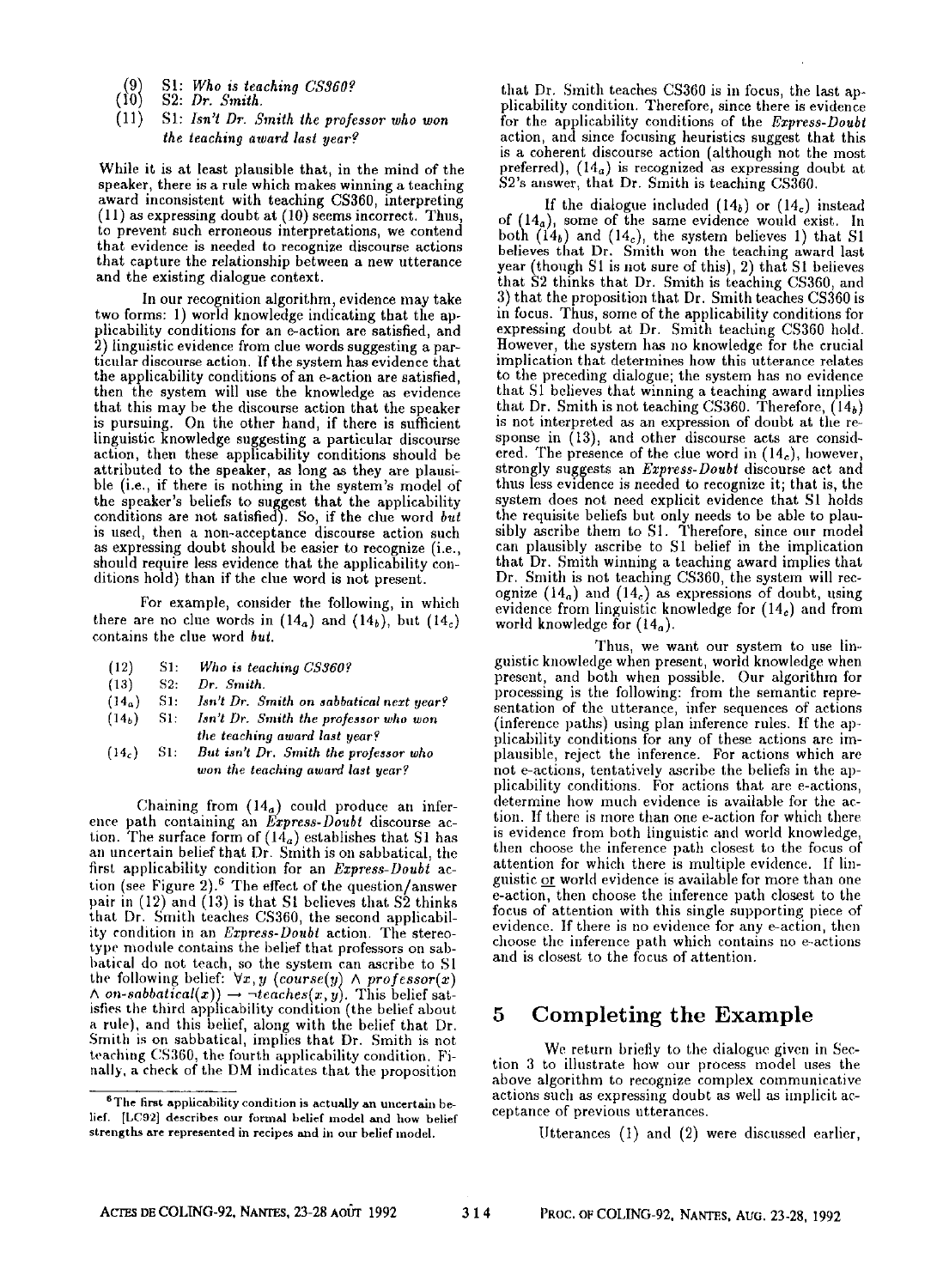

and the DM for these utterances is given in Figure 1. The semantic representation of (3) is: Surface-Neg-YN-Question(S1, S2, undergrad-course(CS360)).

The surface form of the utterance suggests that S1 thinks that CS360 is an undergrad course, but is not certain of it. This belief is tentatively entered into the system's model of S1's beliefs. Plan inference rules suggest that the surface request is an action in a Convey-Uncertain-Belief action. The linguistic clue but suggests that S1 is objecting to some previous utterance of S2's. One of the possible inferences from the Convev-Uncertain-Belief action is an Express-Doubt action. However, since this is an e-action, evidence is necessary to infer this action. The linguistic clue provides one piece of evidence to support this inference, but the system also looks for evidence from world knowledge. It therefore checks to see if it is plausible that S1's belief about CS360 being an undergrad course might imply that Dr. Smith is not teaching CS360. Although the system has no such belief explicitly represented in its model of S1, there is also no evidence to suggest that S1 does not believe that this implication might hold. Since there is no other e-action for which there is evidence and since the applicability conditions for an Express-Doubt action are plausible, the system infers that the Convey-Uncertain-Belief action may be an action in an Express-Doubt action which may be an action in an Address-Unacceptance discourse action which may be an action in an Address-Believability discourse action which may be an action in an Inform action. Focusing heuristics suggest that this Inform is the same Inform that  $(2)$  is pursuing. Thus,  $(3)$  is interpreted as not

accepting (2) by expressing doubt at it.<sup>7</sup>

Inferencing for the remainder of the dialogue is similar to the first three utterances. The inference paths which result from utterances (4) and (5) are shown in Figure 3 above the appropriate numbers.

Finally, although the system initially attempts to closely relate utterance (6) to other utterances at the discourse level, there is no evidence for any e-action that might link this utterance to the existing context on the discourse level. There are no clue words to suggest a relationship, and there are no e-actions for which there is evidence that the applicability conditions hold. Therefore, a completely new discourse action of obtaining information is inferred.<sup>8</sup> This initiation of a new discourse action indicates implicit acceptance of the previous discourse actions since if S1 did not accept S2's answer, S1 would be required to indicate<br>non-acceptance [LC92]. The DM for the entire dialogue is shown in Figure 3 (for space reasons, only the action names are shown). Thus our model recognizes both acceptance and non-acceptance of communicated

315

Although not discussed, there must also be an e-action that relates (2) to the DM. This action is the Answer-Ref; evidence for the Answer-Ref action is from world knowledge, which indicates that the applicability conditions for this Answer-Ref action hold. Inferencing of  $(2)$  is then similar to that of  $(3)$ .

<sup>&</sup>lt;sup>8</sup>Further discussion may determine that S1 is trying to continue the negotiation dialogue; however, that has not been communicated by this utterance. We are investigating how our system might modify the DM that it has built if it discovers later that the structure built previously is incorrect.